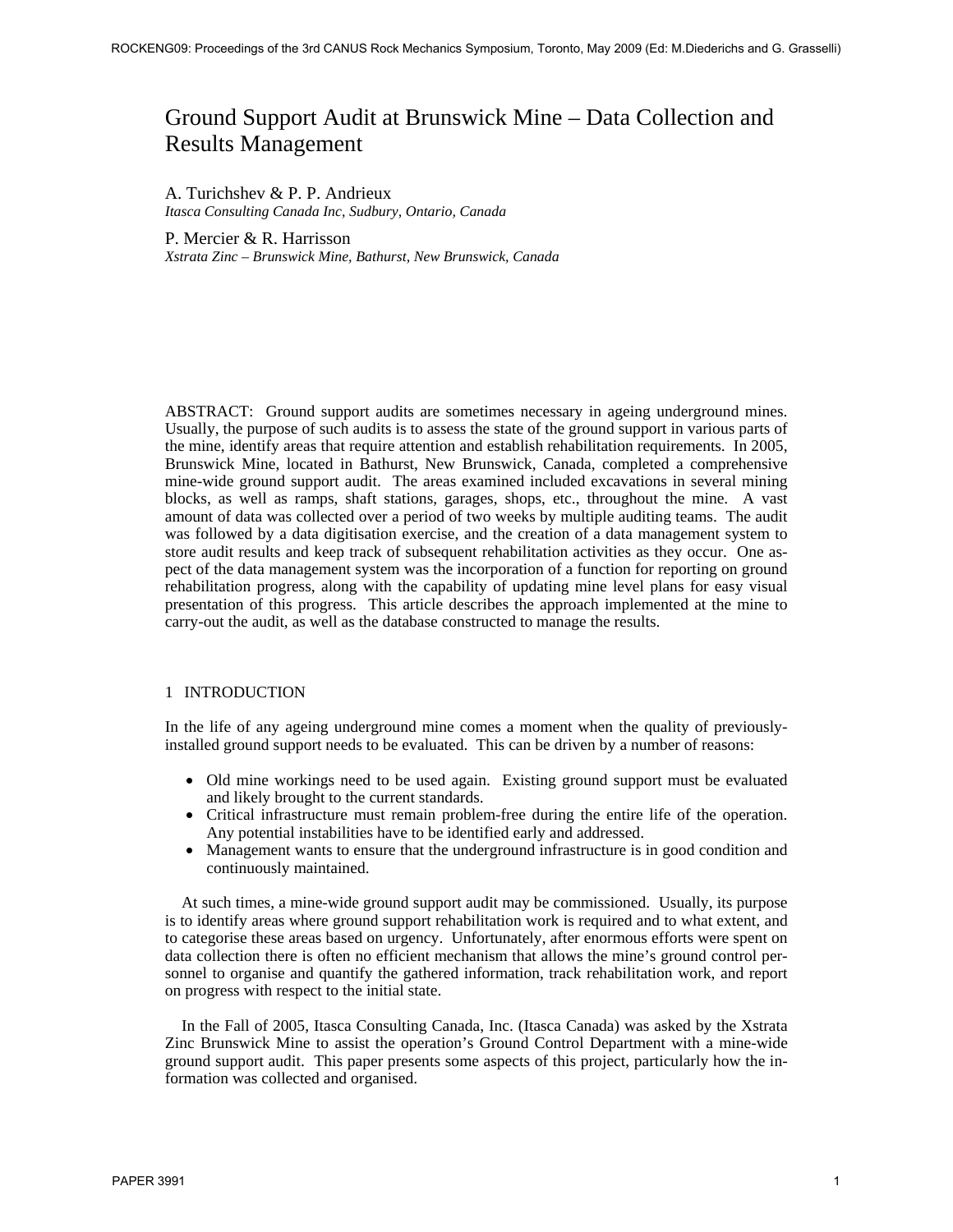### 2 PROJECT BACKGROUND

The Xstrata Zinc Brunswick Mine is an underground zinc-lead operation situated near Bathurst, New Brunswick, in Atlantic Canada. The ore body was discovered in 1953, and the mine began production in 1964. It currently produces over 9,000 tonnes of ore per day.

In the Fall of 2005, Itasca Canada helped the mine's Ground Control Department to carry out the inspections of various underground infrastructures. The areas examined included excavations in several mining blocks, as well as ramps, shaft stations, garages, shops, etc., throughout the mine.

These inspections had two principal objectives. Firstly, they were meant to obtain a snap shot of the ground support conditions in the underground workings. Secondly, they were to provide mine management with the means of assessing the resources necessary to rehabilitate the underground workings that required, or would require in the medium term, reconditioning.

The inspections themselves were carried out over a two-week period, and were followed by digitisation of the collected data and the development of a custom data management system.

# 3 INSPECTIONS

Prior to the commencement of the audit, the Ground Control Department had a clear idea on how the audit was going to be carried out and had established ground support classification guidelines to be followed by all people involved. The results of the audit were to be in the form of colour codes implemented directly on paper level plans, with concise accompanying notes. The inspection teams were to assign colour categories to the back and both walls everywhere the audit took place. The following criteria were followed and applied to the back and walls:

- *Green Category*. The ground support in the area is either as per, or above, mine standards. Importantly, assessing whether or not the support in place will remain adequate in the future (if, for example, seismic activity is triggered in the area, or relaxing conditions conducive to structurally-controlled gravity-driven failures are created) was not undertaken. This would have required a detailed knowledge of the upcoming mining plan, and would have taken much more time than was allocated for this work.
- *Blue Category*. The ground support system is below standards, but the ground conditions in the area are good, and, hence, shortcomings in the support system do not pose an immediate fall of ground hazard; or, the ground support in the area is still as per standards, but is deteriorating to the point of requiring rehabilitation work within the foreseeable future.
- *Yellow Category*. The ground support system is below standards and the ground conditions in the area are poor. Although there is no immediate risk, the area will require rehabilitation in the short term.
- *Red Category*. The ground support system is largely ineffective and the ground conditions in the area are poor (unstable ground, loose material). There is an immediate risk of ground fall, and the area is to remain closed until rehabilitated.

The inspections were carried out by teams of two people, one from the mine and one from Itasca Canada. This was done to minimise the risk of potential problematic areas being missed by a single inspector. All the inspections were done on foot, also to minimise the risk of missing potentially problematic areas. Although a certain level of inconsistency between teams is unavoidable in this type of work, an effort was made to minimise bias by continually rotating members in the teams. At the start of the project, all members of the project spent half a day carrying out inspections as a group. This helped to bring everyone to the same level of under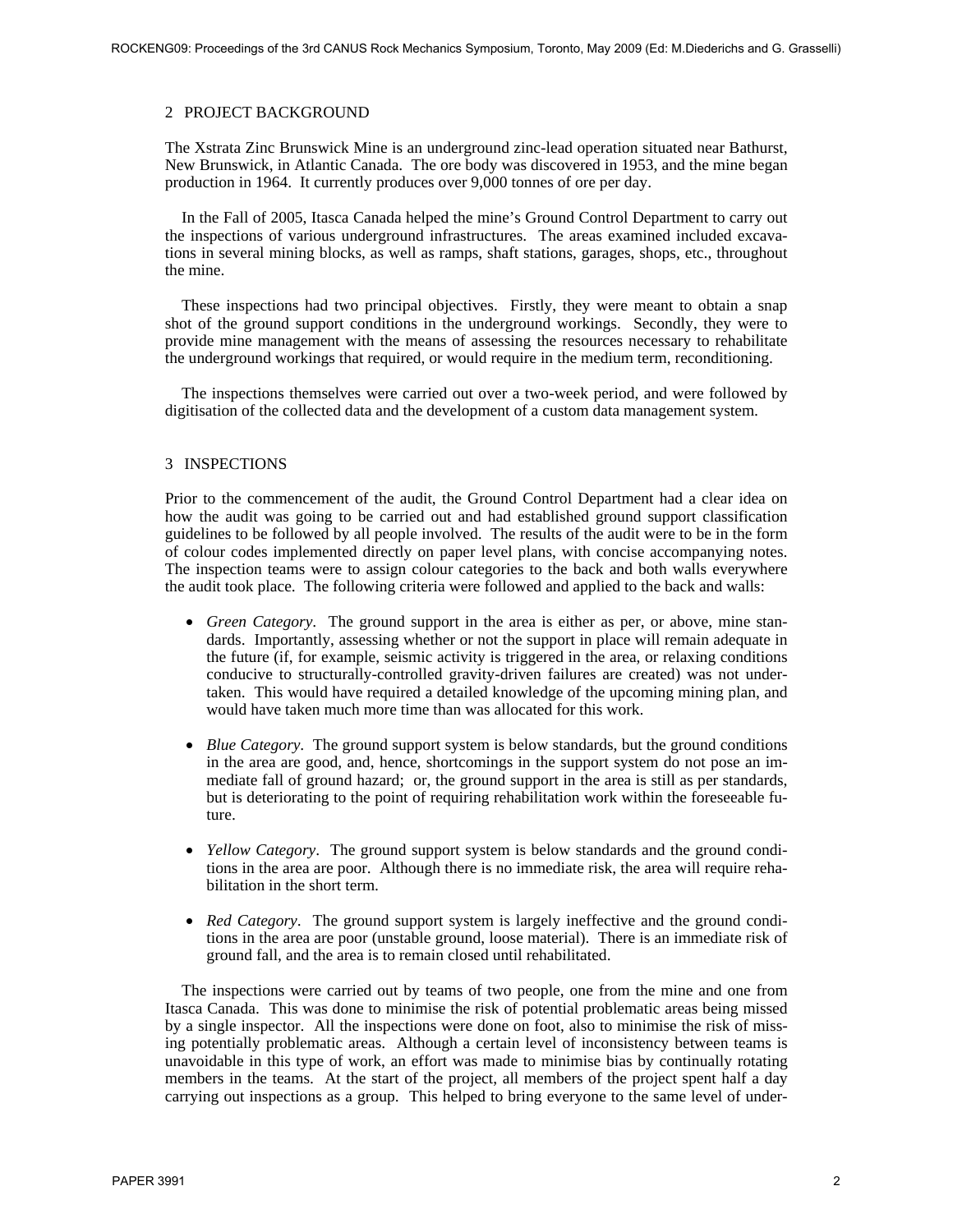standing in terms of ground support performance assessment, classification categories, and mechanism for data recording.

Three two-member teams carried-out the inspections. The audit covered mine workings on 49 levels and sublevels, with a total linear extent of nearly 60 km.

At the end, the work represented a snap shot of the state of the ground support in the mine at the time of the inspections. Importantly, it was not a direct assessment of the risk of ground falls. A green rating, for example, did not guarantee that no ground instability would ever occur in the area, but, rather, that the ground support installed in it was at the time of the inspection as per mine standards.

Also, it is understood that ground conditions evolve and ground support elements deteriorate over time. What was rated "Green" in September 2005 can conceivably become "Blue", "Yellow", or even "Red" after a while. As a result, the ratings produced during the audit cannot be directly used in the future by planning personnel for the purpose of assessing ground rehabilitation needs prior to bringing a given area into production (by then, the rating may well have changed, or a rehabilitated area may have deteriorated again).

#### 4 DATA MANAGEMENT

Once the audit was completed, its main product was a stack of mine level plans full of coloured lines and written comments. Leaving collected information in such form significantly limits its future usefulness. First, information stored on paper tends to be under-used as it is awkward to search and is time consuming to process. Second, such information is likely to remain static as updates to it, again, take time to implement. This was well-understood at Brunswick Mine, where the results of the audit were converted into a digital form.

Having coloured lines on a paper mine level plan, however, has one significant advantage: it is a very visual and efficient mechanism for data presentation. By looking at such plan one can immediately see where trouble areas are located and the level of attention required to address them. This was something that had to be preserved when converting the collected data from "analogue" form into a "digital" form. In addition, the presentation of the data had to be dynamic, i.e., able to show conditions at present day, not only conditions at the time of the audit.

The solution was to develop a two-component system for the audit data storage. The first component was a database containing the collected information and tracking changes as rehabilitation work took place. The second component consisted of a series of CAD drawings that showed audited areas using the same system as when the information was collected, i.e., coloured lines on excavations' backs and walls. The system had to have the ability to convey any changes made in the database into the drawings.

# 4.1 *Database Engine*

The *Microsoft Access* database software package was chosen to facilitate data storage. The reasons for such choice were as follows:

- Powerful. *MS Access* is a powerful full-featured Relational Database Management System (RDBMS).
- Simple. Many people are already familiar with the software. If not, learning the package is fairly easy.
- Rapid development. Custom database applications can be developed rapidly and efficiently using *MS Access*.
- Ease of deployment. An application resides entirely in a single file, and minimum time is required on site for its setup and configuration.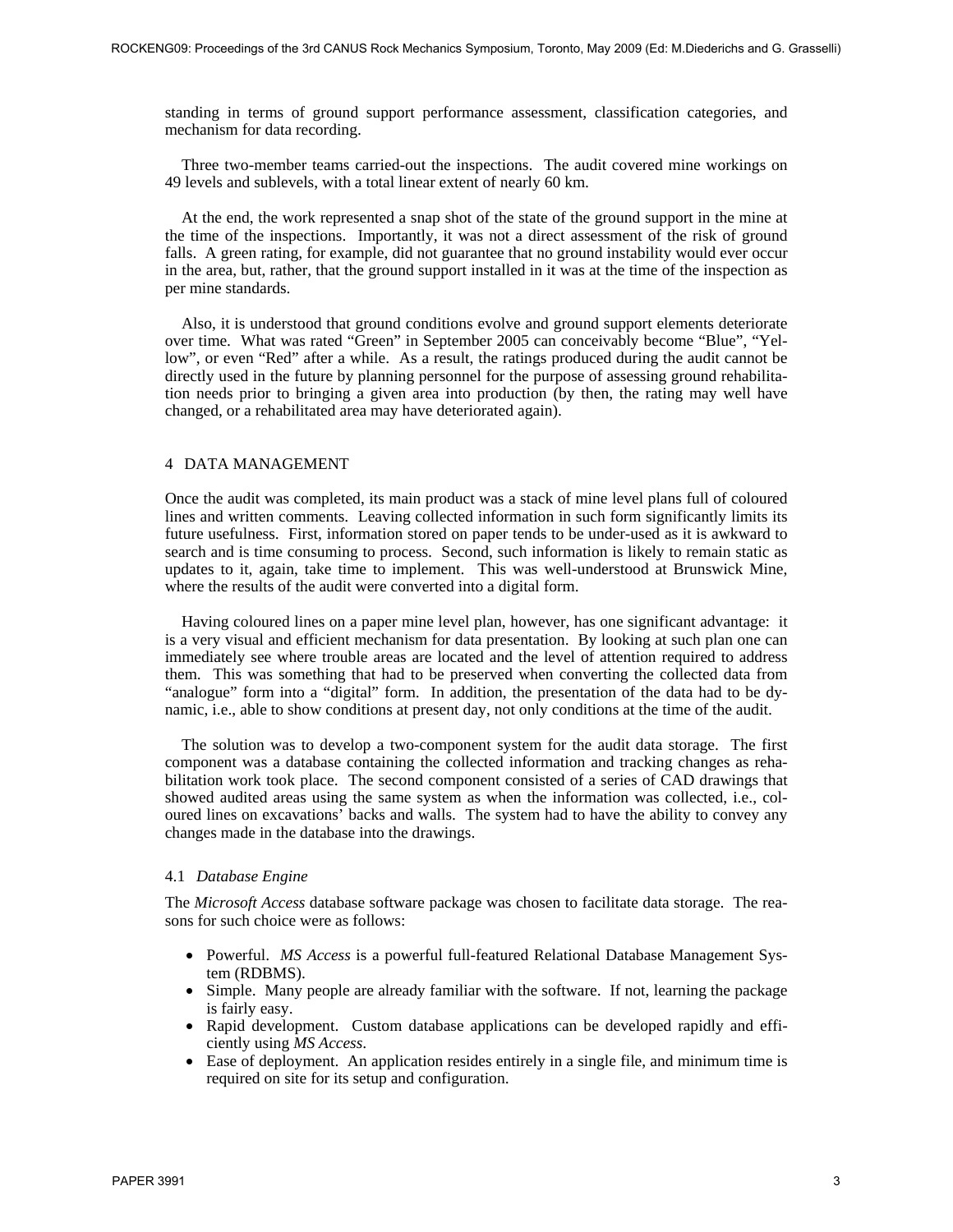• Availability. Brunswick Mine already had *MS Access* on site; no additional software needed to be obtained.

The database for the management of the audit data was designed with two functions in mind. The first one was to be a repository for the collected data, i.e., a snapshot of the ground conditions observed at the time of the audit. Any reconditioning work carried out at the mine was to be based on this information. The second purpose of the database was to track progress with respect to rehabilitation work. Updates made to ground support conditions as reconditioning is carried out should be recorded, allowing for updates to the CAD system.

#### 4.2 *General Data Organisation*

In relation to data organisation, the two main challenges faced prior to the development of the system were 1) how to organise the collected data such that they conform to a relational database record structure and 2) how to reference the database records to physical locations underground and to CAD drawings. Coming up with a concept of *Area* helped solve both issues.

In order to organise the collected data and facilitate their storage in the RDBMS, every piece of information entered into the database was related to a particular *Area*. In a physical sense, an *Area* is a section of mine workings where classification category for the ground support conditions, as determined by the audit, remains unchanged. To constitute an *Area*, categories for each of the walls and the back do not have to be the same but only remain constant in a section of an excavation. Figure 1 illustrates the idea.



Figure 1. The concept of *Area* is illustrated using an example in a three-way intersection (a). The audit established ground support condition categories in accordance with the guidelines (b). The audited section is subdivided into *Areas* (c). In each *Area*, the audited condition in either wall or back remains constant.

The subdivision of the inspected underground workings into *Areas* was straightforward. Some time was spent by a ground control technician at the mine inspecting the information collected on paper, and identifying and marking *Areas* according to the definition.

The next required step was to digitise the collected information, producing an electronic record of the audit's results. Brunswick Mine uses *AutoCAD* (a product of Autodesk, Inc.) and *AMINE* (a product of Flairbase, Inc.) to create and manage CAD data and mine layouts. The digitisation of the audit results was carried out similarly to how the information was collected in the first place: a technician drew coloured polylines over existing level plans. The difference was that the digitisation was performed such that the polylines were drawn by *Area*, i.e., they were not allowed to cross *Area* boundaries. The end product was a set of CAD files with audit data, which could be superimposed on level plans similarly to any other mine-related information. This ensured that the advantage of presenting results visually was preserved.

Once the initial digitisation was completed, the post-processing and data entry phase began. Post-processing was required for tying the audit information in the database, which was organised by *Area*, to *Area* entities in the CAD files. In order to accomplish this, each individual *Area* was assigned a unique identification (ID) number. Once the ID for a particular *Area* was established, the data relevant to that *Area* were entered into the database.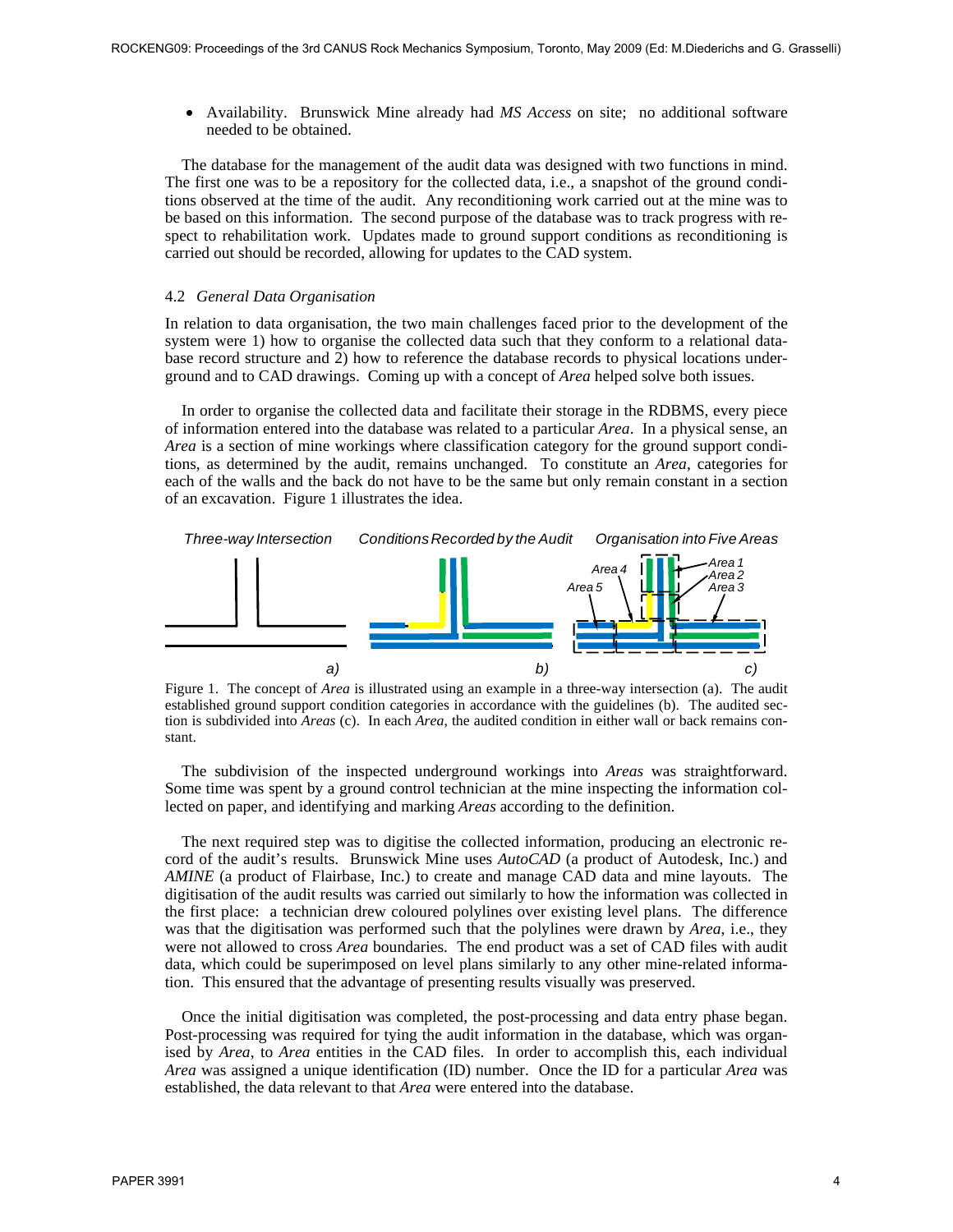# 4.3 *Area ID Tagging in CAD*

In order to make each polyline belong to a specific *Area* in the CAD files, a method was developed for tagging polylines with *Area* ID numbers. This was essential for making the entire system dynamic, and capable of updating the colour status of the various *Areas* as rehabilitation work took place.

The CAD entity tagging was developed using the *extended entity data* (*XData*) functionality of *AutoCAD*. The use of *XData* allows one to attach auxiliary non-graphical information to graphical objects in *AutoCAD* drawings. The *XData* functionality is not normally accessible through the standard *AutoCAD* interface and some custom programming was required for its implementation. To carry out the task, custom routines were developed to facilitate entity tagging with *Area* IDs. In the end, it was a point-and-click operation, making it very easy for an operator to carry out the tagging efficiently.

# 4.4 *Database Organisation*

The design of the database developed for the management of the audit data is relatively simple. Figure 2 shows a diagram depicting the various tables used for data storage. The database contained only ten tables, the functions of which being separated into three categories: storage of collected data, tracking of data related to reconditioning underground, and storage of application's metadata or data about data.



Figure 2. Diagram showing the *MS Access* database tables and the general structure used to manage the audit data.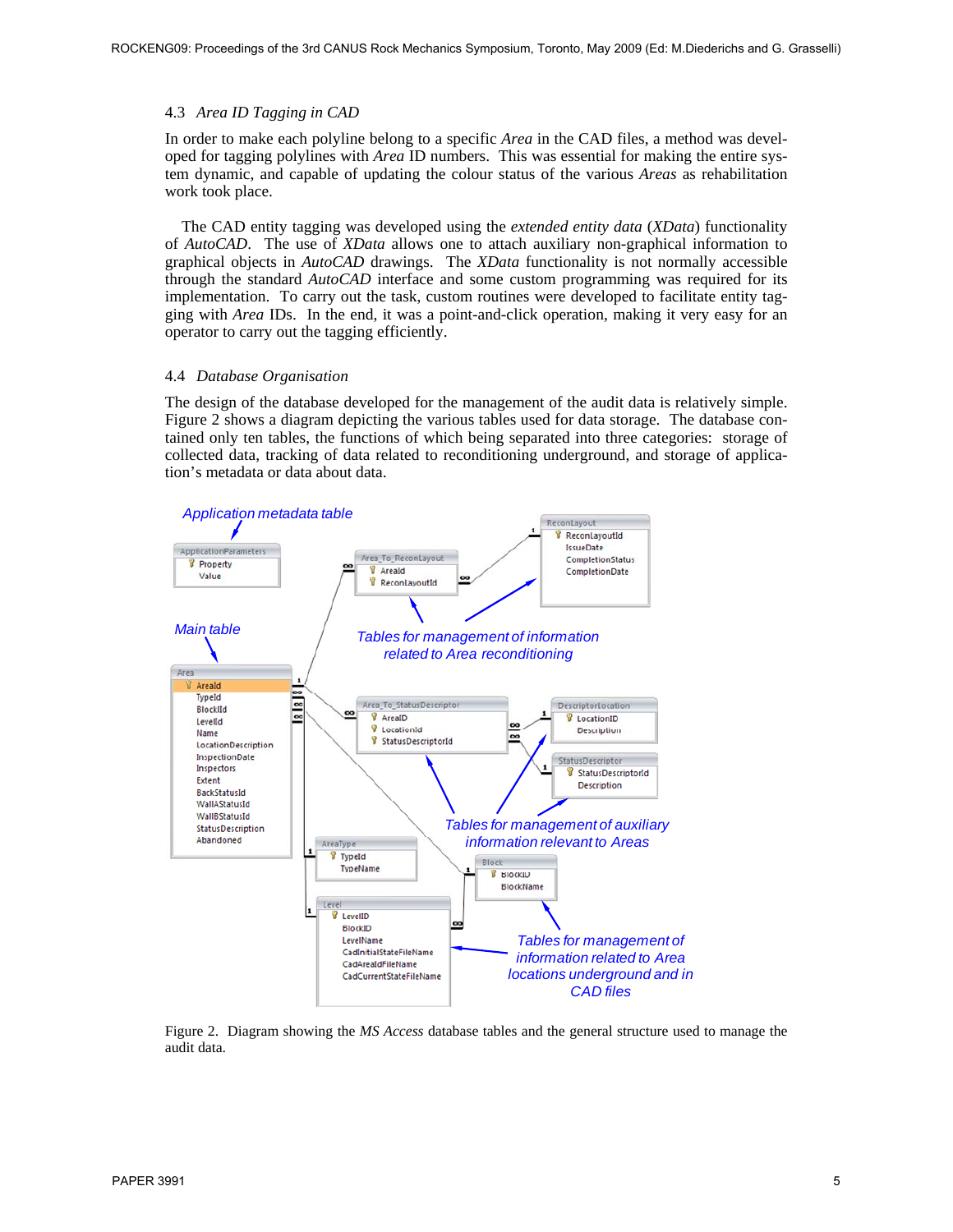One can see from the diagram in Figure 2 that the *Area*, which is uniquely defined by its ID number, is the governing entity of the database. The existing audit data and the data related to reconditioning work are based on it.

The purpose of the metadata table is to store data relevant to the functionality of the application and has nothing to do with the audit. The reason for having these data in the database was to facilitate application configuration during its development, as well as testing and deployment at Brunswick Mine. Alternatively, all of these data could have been hard-coded into the application, but such an approach would have prevented easy modifications of the application's operational parameters and its easy maintenance by mine personnel, requiring unnecessary Itasca involvement in the future.

#### 4.5 *Reconditioning Layout Tracking*

The dynamism of the audit data was accommodated by including functionalities geared towards tracking the reconditioning work issued for inspected underground workings.

In terms of attaining the level of information related to the reconditioning work, the functionality itself was rather rudimentary. Reconditioning layout ID, date of issue, completion status, and date of completion were the only parameters the database was designed to track.

At Brunswick Mine, the standard practice is to issue a reconditioning layout per area. Once these areas are rehabilitated, the reconditioning layout is considered complete. Naturally, the database application was designed to conform to the way the process is organised at the mine. The system was thus setup such that a single reconditioning layout was able to address multiple areas, and multiple layouts could be issued for a single area.

In the end, the main purpose of having the application being capable of tracking reconditioning work was to provide the Ground Control Department with the information on how the results of the 2005 audit were being addressed. Based on the data, the application was designed to provide its users and mine management with up-to-date quantitative information on reconditioning and update information in the CAD system for visual presentation of the progress.

# 4.6 *Reporting*

Basic reporting functionality was implemented as part of the system's development. Its main purpose was to provide a general overview (summary) of existing ground support conditions at specific timeframes with respect to the original results generated by the audit.

Normally, reports in *MS Access* are generated dynamically based on a predefined query. The data extracted by the query are dynamic; as data in the database are changed, the query will reflect these changes in the data it is designed to track. The query itself, however, remains static; in other words, parameters for data addressing or data extraction do not change.

The design of the standard report generation tool for the ground support audit data management database followed a completely opposite approach. The data addressing was based on dynamic database querying, and the reports generated by the reporting tool were static rather than dynamic.

Dynamic querying means that queries are not predefined and invariable but, rather, are constructed actively based on the user's input every time a new report is created. This approach allows for flexible data querying without the knowledge of the underlying database table structure. With an appropriate user interface, dynamic queries can be made very transparent and user-friendly.

The standard report generation tool was designed to produce static reports. This means that once a report is created, the data shown in the report will not change even if the source informa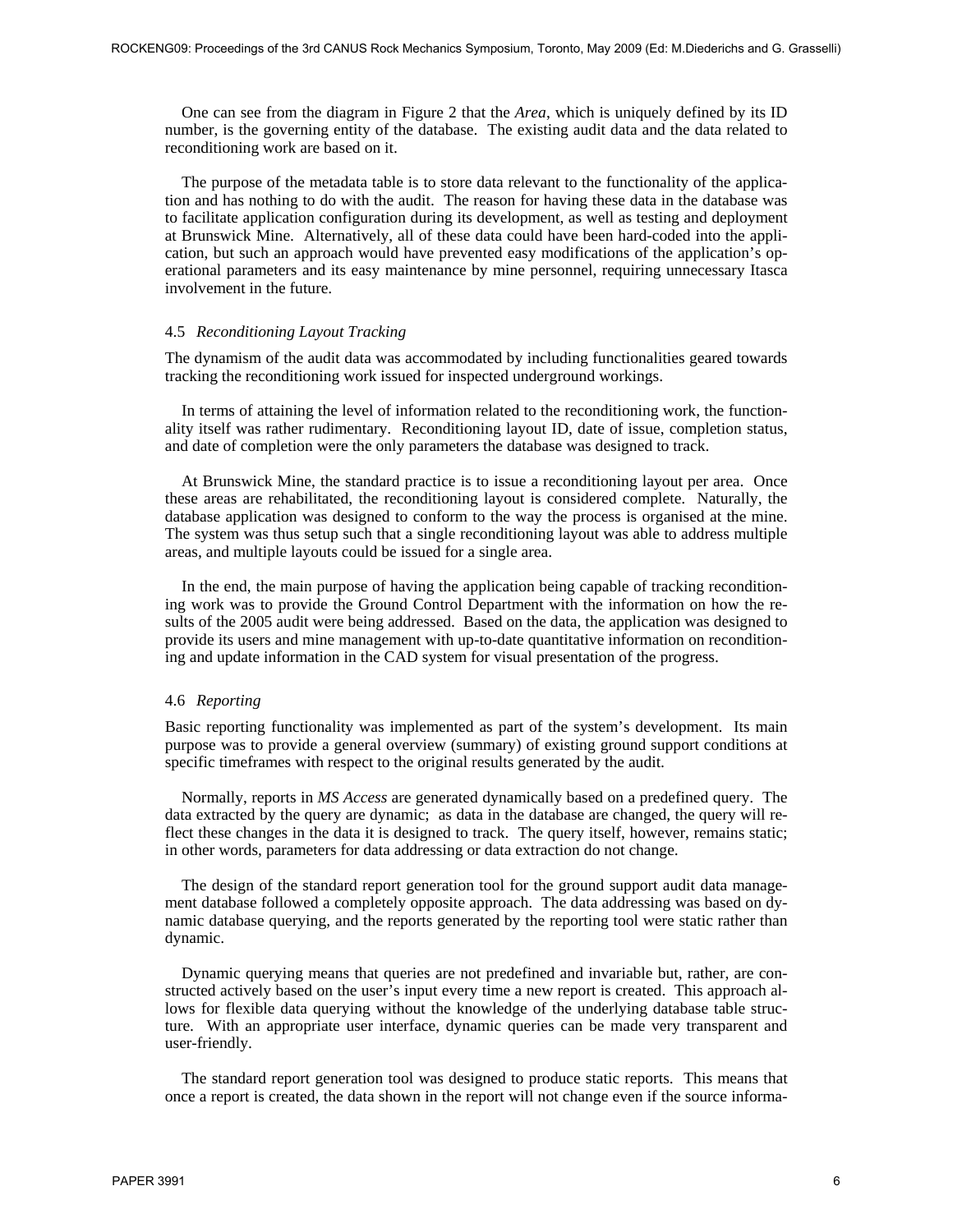tion in the database is modified. The main purpose of a standard report was to show information related to rehabilitation progress with respect to the audited conditions. Though possible to implement, the reporting mechanism for showing rehabilitation progress over time was not put together. Static reports compensate for this lack of functionality as time-varying information can be extracted using multiple reports, each created using dynamic querying with the timeperiod parameter varying for each report.

The information gathered, analysed and presented as part of a standard report included summaries of linear metres inspected and rehabilitated, with the inspected information being separated into walls and back categories, and both the inspection and rehabilitation information being broken down by the areas original status classification (green, blue, yellow or red).

#### 4.7 *Updates to CAD System*

The purpose of updating the CAD system was to have mine plans show updated information related to reconditioning work carried out since the ground support audit. By looking at updated mine plans one could immediately see which areas of the mine had been reconditioned.

Updates to the CAD system were initiated directly from inside the database application. Updating changed the colour of reconditioned areas from their original to grey, in order to indicate that the area had been reconditioned. At the same time, the system also retained the original information for comparison purposes. This was done by keeping two copies of digitised audit data in the CAD system. One copy was never changed, and a spare copy was modified to show the current state.

# 5 DISCUSSION

As developed, the data management system had a number of advantages and disadvantages related to its use. These are discussed below.

# 5.1 *Advantages of the Data Management System*

Without question, the main advantage of the data management system was its dynamic nature, as well as its ability to track and display the progress of the rehabilitation work carried out. The means by which the information was conveyed back to the system's user were both visual, in the form of level plan updates, and quantitative, in the form of generic reports.

Other advantages of the system included its portability and ease of use. The *Microsoft Access* database management system does not require extensive deployment nor on-site configuration; the database is contained in a single file and can be accessed from any computer with *Microsoft Access* software installed on it. Many people are familiar with *MS Access*, so the learning curve is often minimal.

#### 5.2 *Limitations of the Data Management System*

The main limitation of the management system lied in the basic implementation of the rehabilitation progress tracking. Once rehabilitation information was entered into the database, the system has no mechanism for tracking rehabilitation progress until the reconditioning work is complete. Therefore, if substantial reconditioning work is to be carried out under a single or multiple reconditioning layouts and is scheduled to be completed over an extended time period, reports generated during this time frame will not reflect any progress, even if substantial work has been completed in some of the targeted areas.